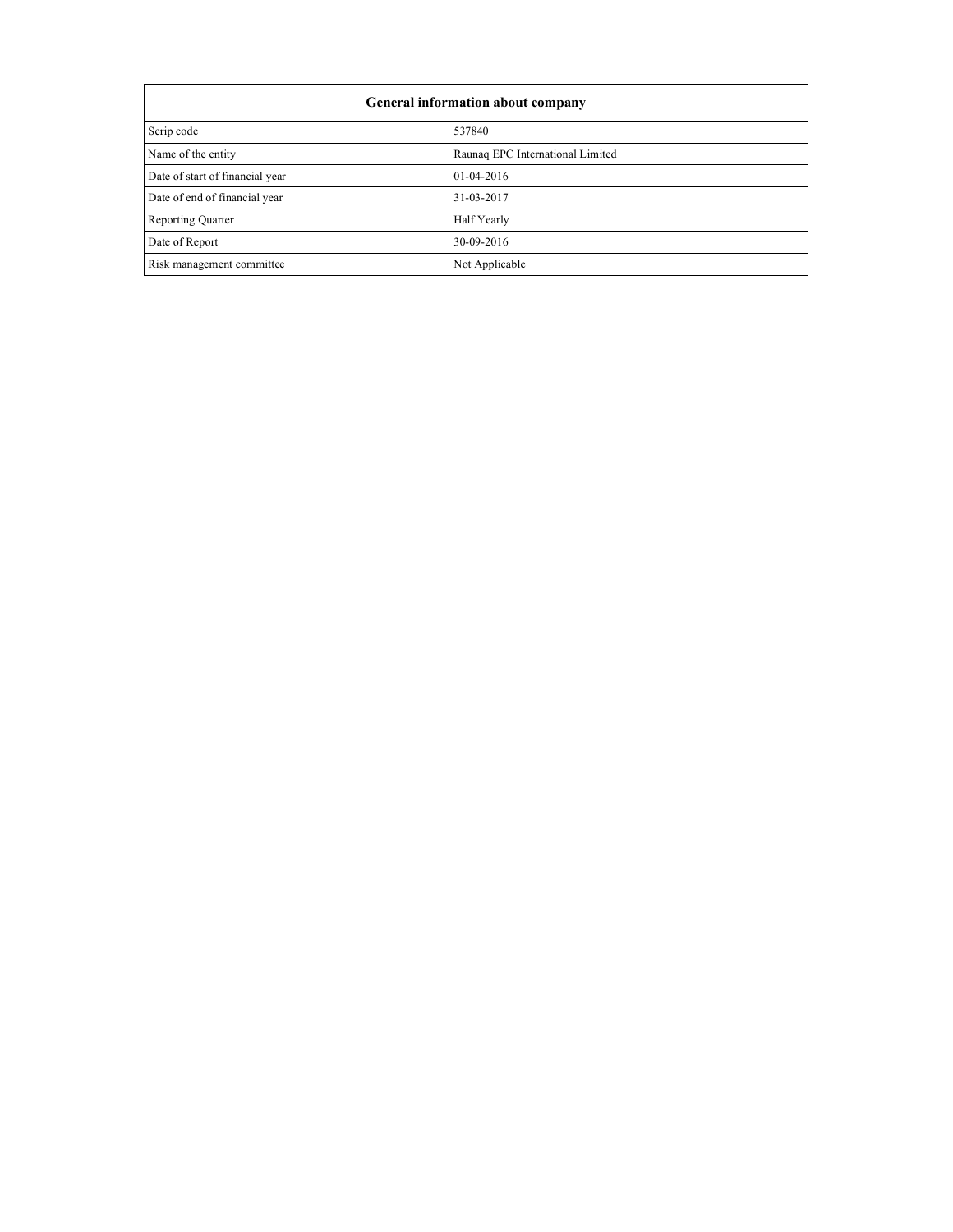|                                           | Annexure 1                                                       |                                                         |                                                                |  |
|-------------------------------------------|------------------------------------------------------------------|---------------------------------------------------------|----------------------------------------------------------------|--|
|                                           | Annexure 1                                                       |                                                         |                                                                |  |
| <b>III. Meeting of Board of Directors</b> |                                                                  |                                                         |                                                                |  |
|                                           | Disclosure of notes on meeting of board of directors explanatory |                                                         |                                                                |  |
| Sr                                        | $Date(s)$ of meeting (if any) in the<br>previous quarter         | $Date(s)$ of meeting (if any) in the<br>current quarter | Maximum gap between any two consecutive (in<br>number of days) |  |
|                                           | 27-05-2016                                                       |                                                         |                                                                |  |
| $\overline{2}$                            |                                                                  | 03-08-2016                                              | 67                                                             |  |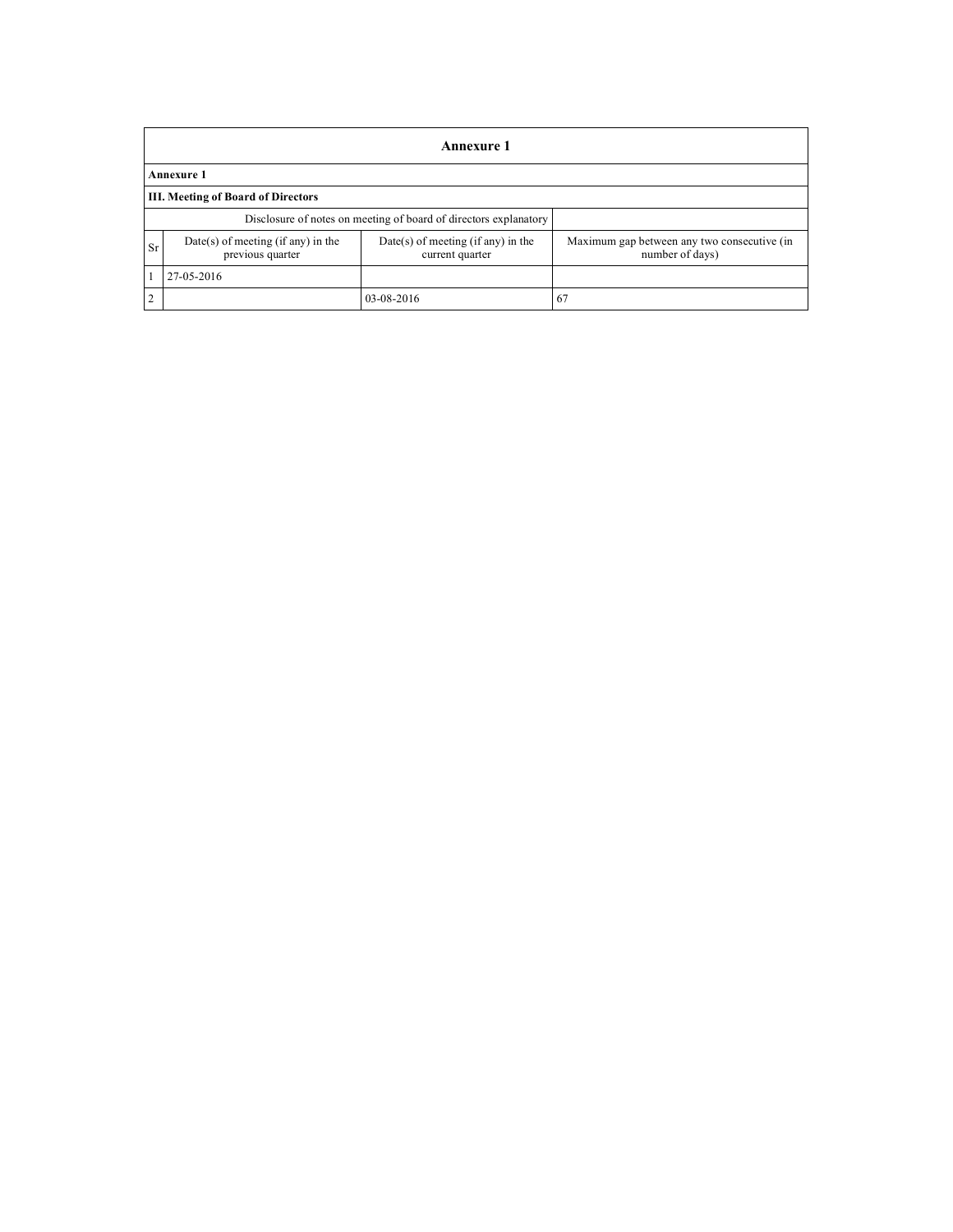|    | Annexure 1                                               |                                                                        |                                                     |                                                    |                                                                        |                                                                               |                               |
|----|----------------------------------------------------------|------------------------------------------------------------------------|-----------------------------------------------------|----------------------------------------------------|------------------------------------------------------------------------|-------------------------------------------------------------------------------|-------------------------------|
|    | <b>IV. Meeting of Committees</b>                         |                                                                        |                                                     |                                                    |                                                                        |                                                                               |                               |
|    | Disclosure of notes on meeting of committees explanatory |                                                                        |                                                     |                                                    |                                                                        |                                                                               |                               |
| Sr | Name of<br>Committee                                     | $Date(s)$ of meeting<br>of the committee<br>in the relevant<br>quarter | Whether<br>requirement of<br>Quorum met<br>(Yes/No) | Requirement of<br>Quorum met<br>(details)          | $Date(s)$ of meeting<br>of the committee<br>in the previous<br>quarter | Maximum gap<br>between any two<br>consecutive meetings<br>(in number of days) | Name of<br>other<br>committee |
|    | Audit<br>Committee                                       | 03-08-2016                                                             | Yes                                                 | All the members<br>were present at<br>the meeting. | 27-05-2016                                                             | 67                                                                            |                               |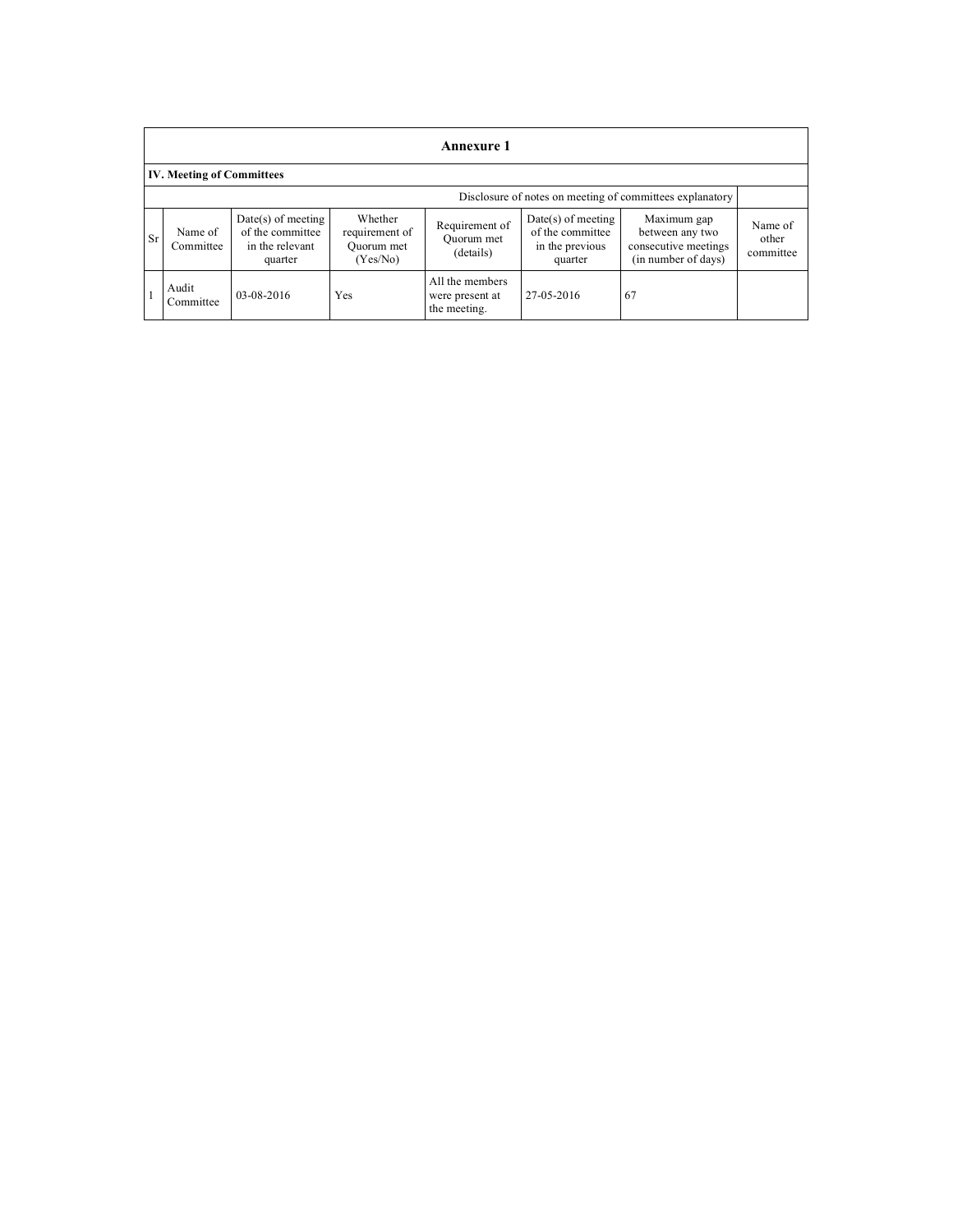|                | Annexure 1                                                                                                |                                  |                                                                    |  |
|----------------|-----------------------------------------------------------------------------------------------------------|----------------------------------|--------------------------------------------------------------------|--|
|                | <b>V. Related Party Transactions</b>                                                                      |                                  |                                                                    |  |
|                | Subject                                                                                                   | Compliance status<br>(Yes/No/NA) | If status is "No" details of non-<br>compliance may be given here. |  |
|                | Whether prior approval of audit committee obtained                                                        | <b>NA</b>                        |                                                                    |  |
| $\overline{2}$ | Whether shareholder approval obtained for material RPT                                                    | <b>NA</b>                        |                                                                    |  |
| $\mathbf{3}$   | Whether details of RPT entered into pursuant to omnibus approval<br>have been reviewed by Audit Committee | NA                               |                                                                    |  |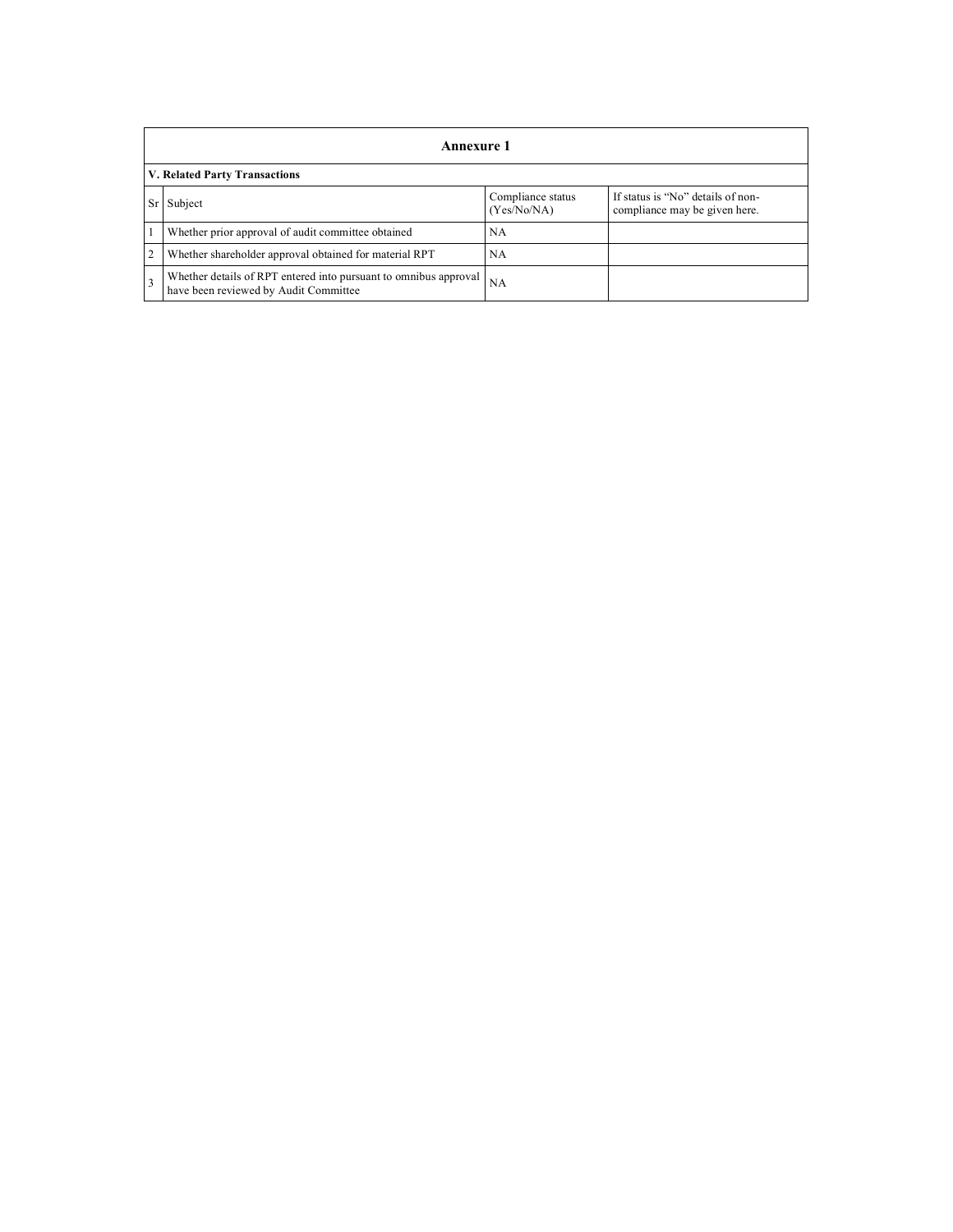|                         | <b>Annexure 1</b>                                                                                                                                                                                               |                               |  |  |  |
|-------------------------|-----------------------------------------------------------------------------------------------------------------------------------------------------------------------------------------------------------------|-------------------------------|--|--|--|
|                         | <b>VI.</b> Affirmations                                                                                                                                                                                         |                               |  |  |  |
| Sr                      | Subject                                                                                                                                                                                                         | Compliance status<br>(Yes/No) |  |  |  |
|                         | The composition of Board of Directors is in terms of SEBI (Listing obligations and disclosure requirements)<br>Regulations, 2015                                                                                | <b>Yes</b>                    |  |  |  |
| $\overline{2}$          | The composition of the following committees is in terms of SEBI(Listing obligations and disclosure<br>requirements) Regulations, 2015 a. Audit Committee                                                        | Yes                           |  |  |  |
| $\overline{\mathbf{3}}$ | The composition of the following committees is in terms of SEBI(Listing obligations and disclosure<br>requirements) Regulations, 2015. b. Nomination & remuneration committee                                   | Yes                           |  |  |  |
| $\overline{4}$          | The composition of the following committees is in terms of SEBI(Listing obligations and disclosure<br>requirements) Regulations, 2015. c. Stakeholders relationship committee                                   | Yes                           |  |  |  |
| 5                       | The composition of the following committees is in terms of SEBI(Listing obligations and disclosure<br>requirements) Regulations, 2015. d. Risk management committee (applicable to the top 100 listed entities) | <b>NA</b>                     |  |  |  |
| 6                       | The committee members have been made aware of their powers, role and responsibilities as specified in SEBI<br>(Listing obligations and disclosure requirements) Regulations, 2015.                              | Yes                           |  |  |  |
| $\overline{7}$          | The meetings of the board of directors and the above committees have been conducted in the manner as specified<br>in SEBI (Listing obligations and disclosure requirements) Regulations, 2015.                  | Yes                           |  |  |  |
| 8                       | This report and/or the report submitted in the previous quarter has been placed before Board of Directors.                                                                                                      | Yes                           |  |  |  |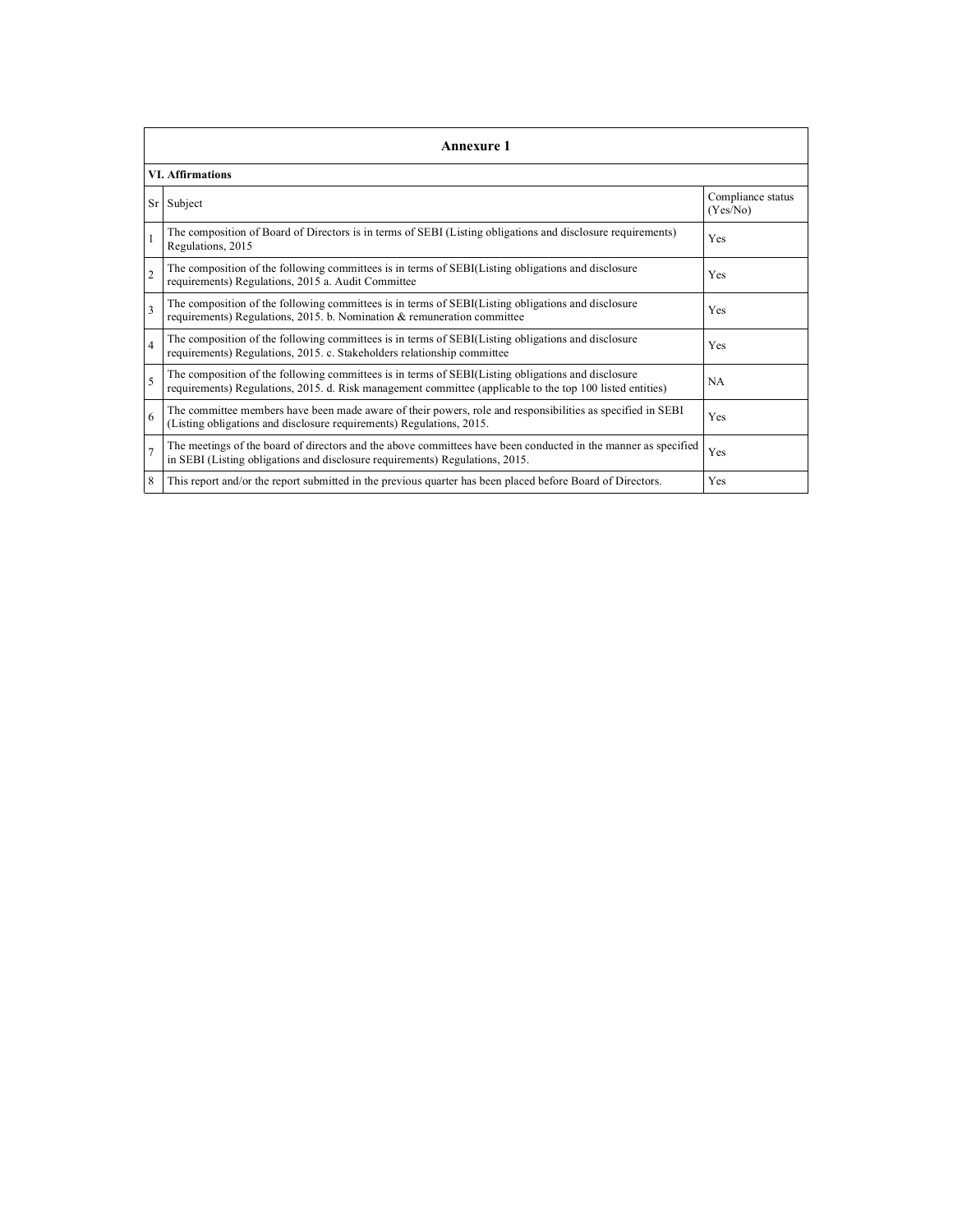|                | <b>Annexure III</b>                                                                                                                                                                  |                                              |                                  |                                                                      |  |
|----------------|--------------------------------------------------------------------------------------------------------------------------------------------------------------------------------------|----------------------------------------------|----------------------------------|----------------------------------------------------------------------|--|
|                | Annexure III to be submitted by listed entity at the end of 6 months after end of financial year along-with second quarter report of<br>next financial year                          |                                              |                                  |                                                                      |  |
|                | <b>I.</b> Affirmations                                                                                                                                                               |                                              |                                  |                                                                      |  |
| Sr             | Broad heading                                                                                                                                                                        | Regulation<br>Number                         | Compliance status<br>(Yes/No/NA) | If status is "No" details of<br>non-compliance may be<br>given here. |  |
| 1              | Copy of the annual report including balance sheet, profit and<br>loss account, directors report, corporate governance report,<br>business responsibility report displayed on website | 46(2)                                        | Yes                              |                                                                      |  |
| $\overline{2}$ | Presence of Chairperson of Audit Committee at the Annual<br>General Meeting                                                                                                          | 18(1)(d)                                     | Yes                              |                                                                      |  |
| 3              | Presence of Chairperson of the nomination and remuneration<br>committee at the annual general meeting                                                                                | 19(3)                                        | Yes                              |                                                                      |  |
| $\overline{4}$ | Whether "Corporate Governance Report" disclosed in Annual<br>Report                                                                                                                  | $34(3)$ read with<br>para C of Schedule<br>V | Yes                              |                                                                      |  |
|                | Any other information to be provided                                                                                                                                                 |                                              |                                  |                                                                      |  |